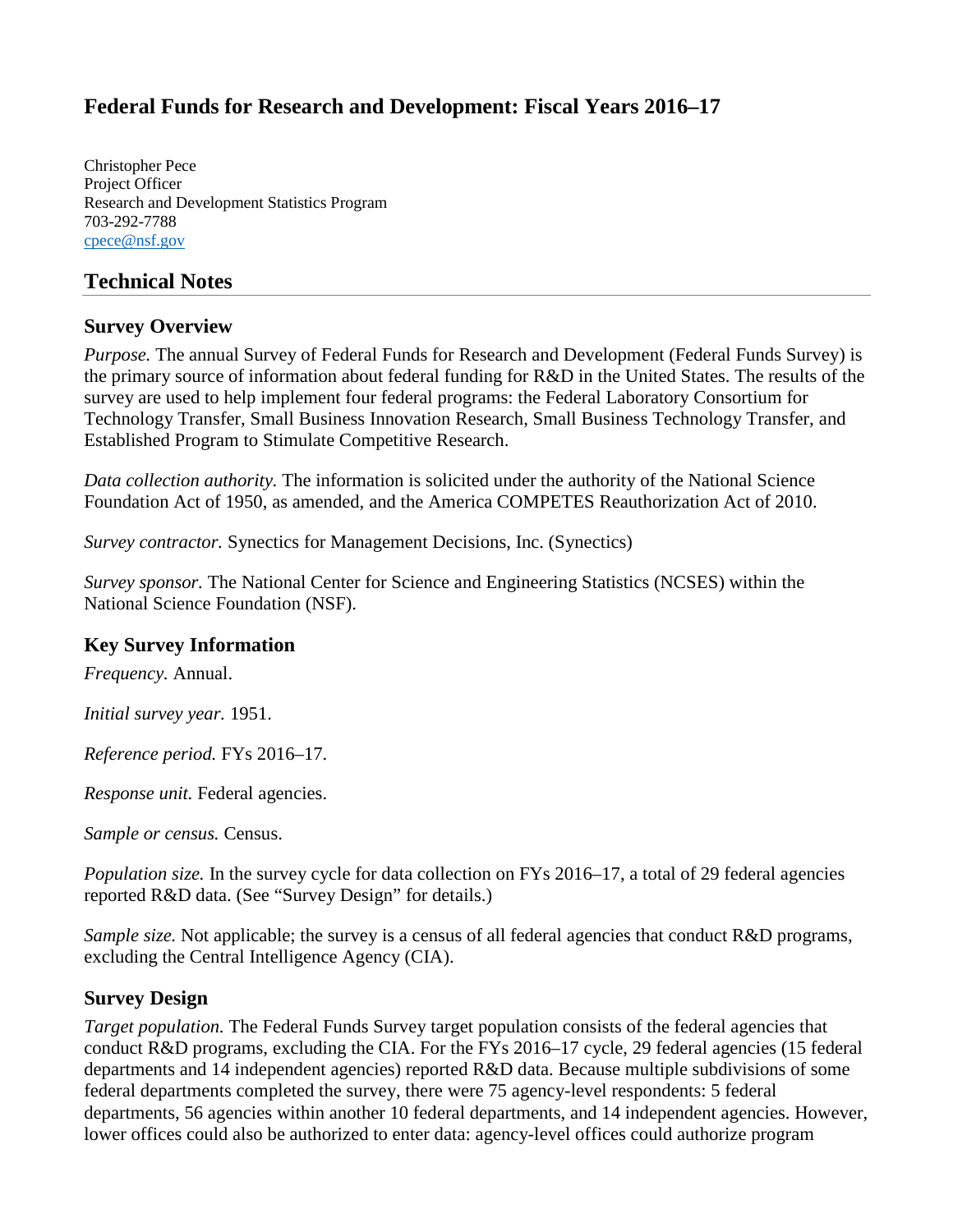offices, program offices could authorize field offices, and field offices could authorize branch offices. When these sub-offices are included, there were 710 total respondents: 75 agencies, 194 program offices, 183 field offices, and 258 branch offices.

*Frame.* The survey is a census of all federal agencies that conduct R&D programs, which are identified from information in the president's budget submitted to Congress. The Analytical Perspectives volume and the "Detailed Budget Estimates by Agency" section of the appendix to the president's budget identify agencies that receive R&D funding. In addition, the U.S. Government Manual is consulted.

*Sample design.* Not applicable.

## **Data Collection and Processing Methods**

*Data collection.* Data for FYs 2016–17 (volume 66) were collected by Synectics under contract to NCSES. Data collection began with an e-mail to each agency to verify the name, address, fax and phone numbers, and e-mail address of each agency-level survey respondent. A Web-based data collection system is used to collect the Federal Funds Survey data.

The Web-based data collection system is part of NCSES's effort to enhance survey reporting and reduce data collection and processing costs by offering respondents direct online reporting and editing. However, some agencies submit their data in alternative formats.

For volume 66, information was collected for 2 instead of 3 federal government fiscal years: the fiscal year just completed (FY 2016) and the current fiscal year (FY 2017). The president's budget year (FY 2018) was not included due to the delayed FY 2018 budget formulation process. FY 2016 data are completed transactions. FY 2017 data are estimates of congressional appropriation actions and apportionment and reprogramming decisions.

Data collection was conducted in two phases for volume 66: for non-Department of Defense (non-DOD) agencies, it began 30 May 2017, and the requested due date for data submissions was 28 July 2017; for DOD agencies, it began 24 July 2017, and the requested due date for data submissions was 29 September 2017. Data collection was extended until all of the surveyed agencies provided complete and final survey data.

*Mode.* The Federal Funds Survey uses a Web-based data collection system. The Web-based system consists of a data collection component that allows survey respondents to enter their data online and a monitoring component that allows the data collection contractor to monitor support requests, data entry, and data issues. The Web-based system's two components are password protected, so that only authorized respondents and staff can access them. All data imports and trend checking are accomplished using the Web-based system.

#### *Response rate.* 100%.

*Data checking.* Data errors in the Federal Funds Survey are flagged automatically by the Web-based data collection system: respondents cannot submit their data to NCSES until all required fields have been completed without errors. Once data are submitted, each agency's narrative statement, 2-year difference report, and \$100-million difference report are reviewed. Respondents are contacted to resolve potential reporting errors that cannot be reconciled by the narratives. Explanations of questionable data are noted.

*Imputation.* None.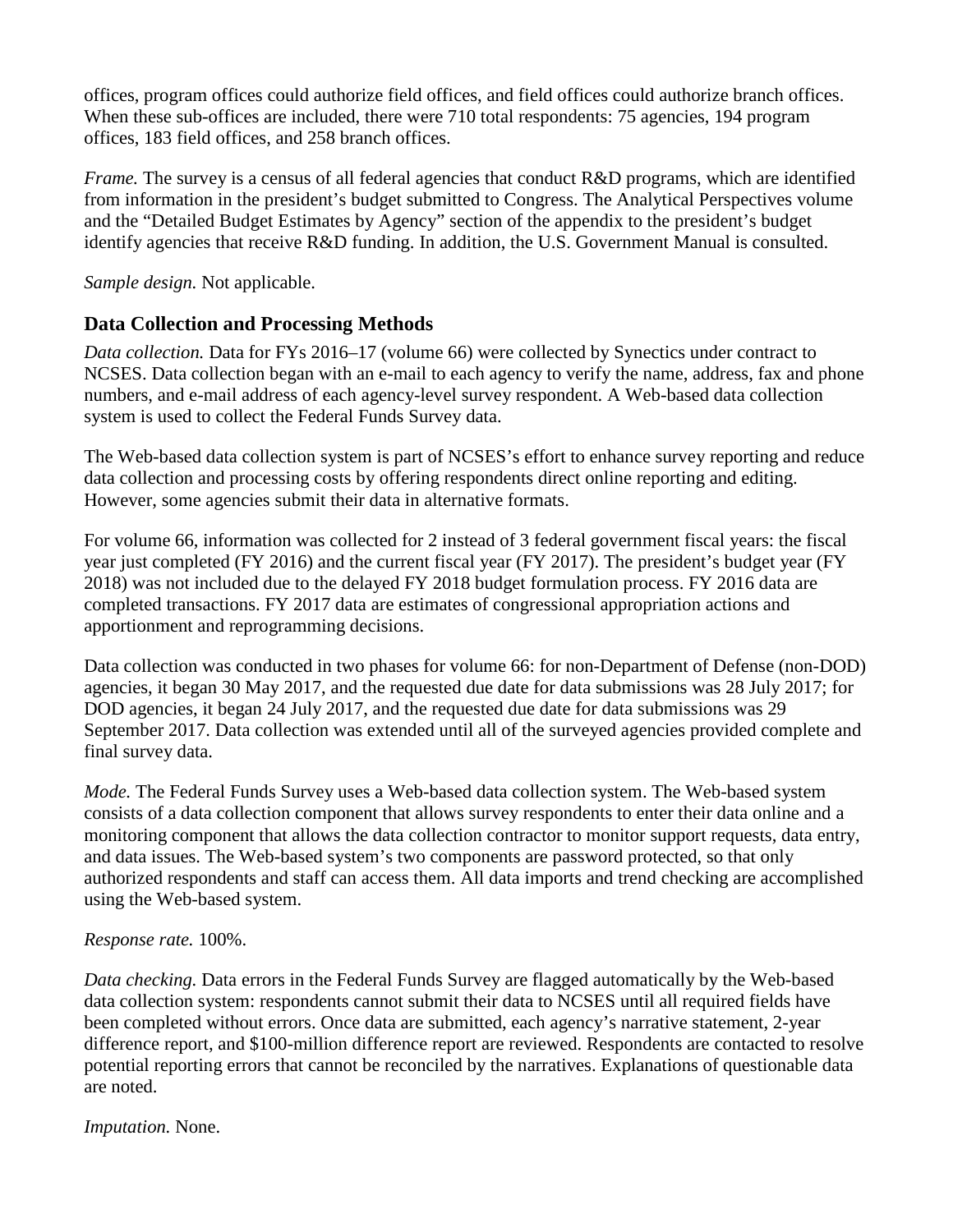*Weighting.* None.

*Variance estimation.* Not applicable.

### **Survey Quality Measures**

*Sampling error.* Not applicable.

*Coverage error.* Given the existence of a complete list of all eligible agencies, there is no known coverage error. The CIA is purposefully excluded.

*Nonresponse error.* Agencies are encouraged to estimate when actual data are unavailable. The survey instrument allows respondents to enter data or skip data fields. NCSES assumes a blank field is zero for estimation purposes. There are several possible causes for nonresponse error: data items incorrectly skipped by respondents; an incorrect assumption that zeros indicate blank fields; and incorrect estimates when data are unavailable. If a significant number of blank fields are incorrectly skipped by respondents, nonresponse bias could result.

*Measurement error.* Some measurement problems are known to exist in the Federal Funds Survey data. Some agencies cannot report the full costs of R&D, the ultimate performer of R&D, or R&D plant data.

For example, the DOD does not include headquarters costs of planning and administering R&D programs, which are estimated at a fraction of 1% of its total cost. DOD has stated that identification of amounts at this level is impracticable.

The National Institutes of Health (NIH) in the Department of Health and Human Services currently has many of its awards in its financial system without any field of science code. Therefore, NIH uses an alternate source to estimate its research dollars by field of science. NIH uses scientific class codes (based upon past history of grant, content of the title, and the name of the awarding institute or center) as an approximation for field of science codes.

The National Aeronautics and Space Administration (NASA) does not include any field of science codes in its financial database. Consequently, NASA must estimate what percentage of the agency's research dollars are allocated into the fields of science.

The FY 2014 data reported by the Department of State were excluded due to their poor quality. Between FYs 2008 and 2013, the Department of State reported average annual obligations of \$2.9 million for R&D and R&D plant out of average annual federal obligations of \$138.1 billion over that same period.

Also, agencies are required to report the ultimate performer of R&D. However, through past workshops, NCSES has learned that some agencies do not always track their R&D dollars to the ultimate performer of R&D. This leads to some degree of misclassification of performers of R&D, but NCSES has not determined the extent of the errors in performer misclassification by the reporting agencies.

Eleven agencies are required to report R&D obligations by state and performer (the Departments of Agriculture, Commerce, Defense, Energy, Health and Human Services, Homeland Security, the Interior, and Transportation; the Environmental Protection Agency; NASA; and NSF). Obligations of these 11 agencies represent the vast majority of total federal R&D obligations (over 98% for FYs 2008–16), but there is some underreporting by state, and it may affect states unevenly. In addition, geographic distribution of DOD development funding to industry reflects the location of prime contractors and not the numerous subcontractors who perform much of the R&D. DOD development funding to industry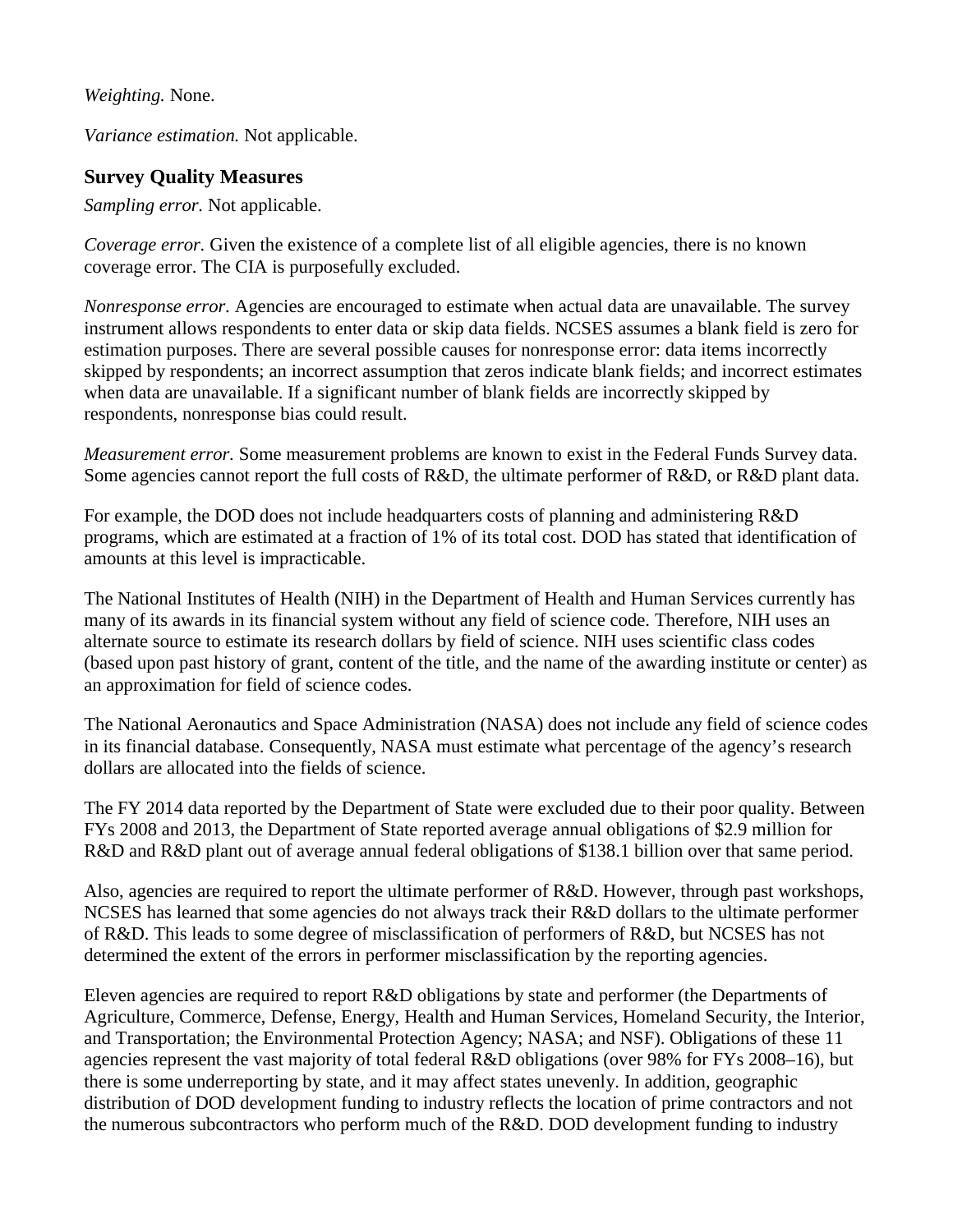represented 42.0% of total federal obligations for development in FY 2016 (\$20.3 billion out of \$48.3 billion).

R&D plant data are underreported to some extent because of the difficulty some agencies, particularly DOD and NASA, encounter in identifying and reporting these data. DOD's respondents report obligations for R&D plant funded under the agency's appropriation for construction, but they are able to identify only a small portion of the R&D plant support that is within R&D contracts funded from DOD's appropriation for research, development, testing, and evaluation. Similarly, NASA respondents cannot separately identify the portions of industrial R&D contracts that apply to R&D plant, since these data are subsumed in the R&D data covering industrial performance. NASA R&D plant data for other performing sectors are reported separately.

## **Data Comparability (Changes)**

*Data revisions.* When completing the current year's survey, agencies naturally revise their estimates for the latest 2 years of the previous report—in this case, FYs 2016 and 2017. Sometimes, survey submissions also reflect reappraisals and revisions in classification of various aspects of agencies' R&D programs; in those instances, NCSES requests that agencies provide revised prior-year data to maintain consistency and comparability with the most recent R&D concepts.

For trend comparisons, use the historical data from only the most recent publication, which incorporates changes agencies have made in prior-year data to reflect program reclassifications or other corrections. Do not use data published earlier.

*Changes in survey coverage and population.* This cycle (volume 66, FYs 2016–17), the Administrative Office of the U.S. Courts was added as a respondent because it sponsors a federally funded research and development center (FFRDC).

## *Changes in questionnaire.*

- In volume 66, the survey table numbering was changed from Roman numerals I–XI and, for selected agencies, the letters A–E, to Arabic numerals 1–16. The order of tables remained the same. Due to the delayed FY 2018 budget formulation process, data were collected for only 2 fiscal years—FYs 2016 and 2017—instead of 3. Therefore, questions relating to FY 2018 were made inoperable.
- In the volume 66 DOD-version of the questionnaire, the definition of major systems development was changed to represent DOD Budget Activities 4 through 6 instead of Budget Activities 4 through 7, and questions relating to funding for Operational Systems Development (Budget Activity 7) were added to the instrument. The Table 6 and 11 narrative tables were removed from the DOD-version of the questionnaire.
- In volumes 59 (FYs 2009–11) and 60 (FYs 2010–12), questions relating to funding from the American Recovery and Reinvestment Act of 2009 (ARRA) were added to the data collection instruments. The survey collected separate outlays and obligations for ARRA and non-ARRA sources of funding, by performer and geography for FYs 2009 and 2010.
- Starting with volume 59 (FYs 2009–11), federal funding data were requested in actual dollars (instead of rounded in thousands, as was done through volume 58).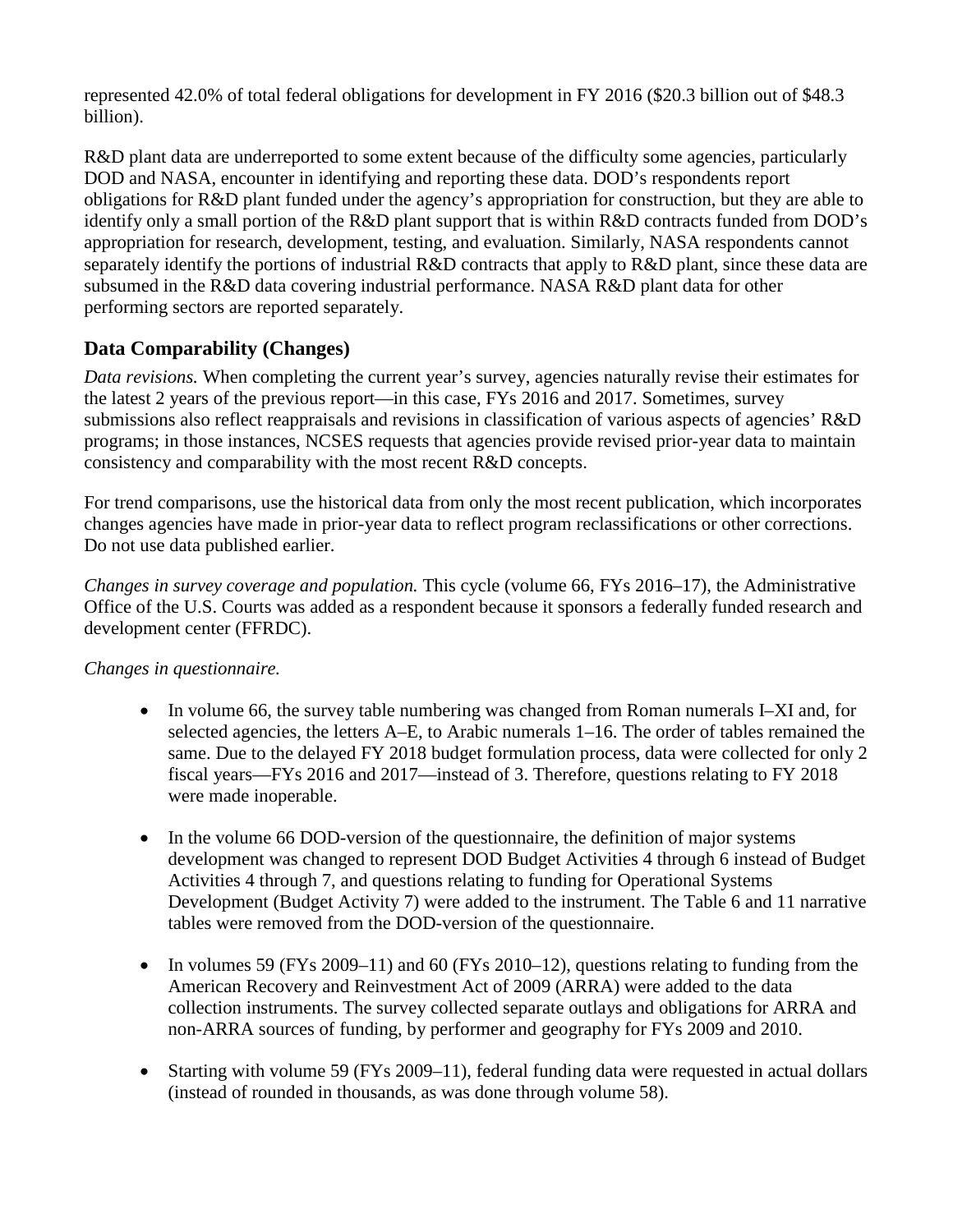#### *Changes in reporting procedures or classification.*

- Beginning with FY 2016, the totals reported for development obligations and outlays represent a refinement to this category by more narrowly defining it to be "experimental development." Most notably, totals for development do not include DOD Budget Activity 7 (Operational System Development) obligations and outlays. Those funds, previously included in DOD's development totals, support the development efforts to upgrade systems that have been fielded or have received approval for full rate production and anticipate production funding in the current or subsequent fiscal year. Therefore, the data are not directly comparable with totals reported in previous years.
- Prior to the volume 66 launch, the definitions of basic research, applied research, experimental development, R&D, and R&D plant were revised to match the definitions used by the Office of Management and Budget in the July 2016 version of Circular A-11.
- In FY 2013, NASA revamped their reporting process so that the data for FY 2012 forward are not directly comparable with totals reported in previous years.
- Starting with volume 62 (FYs 2012–14), an "undistributed" category was added to the geographic location tables to include DOD obligations for intramural and industry R&D where the location of performance could not be identified. This change was applied retroactively to FY 2011 data.
- Starting with volume 61 (FYs 2011–13), DOD subagencies other than the Defense Advanced Research Projects Agency were reported as an aggregate total under other defense agencies to enable complete reporting of DOD R&D (both unclassified and classified). Consequently, DOD began reporting additional classified R&D not previously reported by its subagencies.
- FYs 2005–07. Before the volume 55 survey cycle, NSF updated the list of foreign performers in the Federal Funds Survey to match the list of countries and territories in the Department of State's Bureau of Intelligence and Research fact sheet of Independent States in the World and fact sheet of Dependencies and Areas of Special Sovereignty. Area and country lists in volume 55 data tables and later may differ from those in previous reports.
- November 2002. On 25 November, President Bush signed the Homeland Security Act of 2002, establishing the Department of Homeland Security.
- FYs 1996–98. The lines on the survey instrument for the special foreign currency program and for detailed field of science and engineering (S&E) were eliminated beginning with the volume 46 survey cycle. Two tables depicting data on foreign performers by region, country, and agency that were removed before publication of volume 43 (FYs 1993–95) were reinstated with volume 46.
- FYs 1994–96. During the volume 44 survey cycle, the Director for Defense Research and Engineering (DDR&E) at DOD requested that NSF further clarify the true character of DOD's R&D program, particularly as it compares with other federal agencies, by adding more detail to development obligations reported by DOD respondents. Specifically, DOD requested that NSF allow DOD agencies to report development obligations in two separate categories: advanced technology development and major systems development.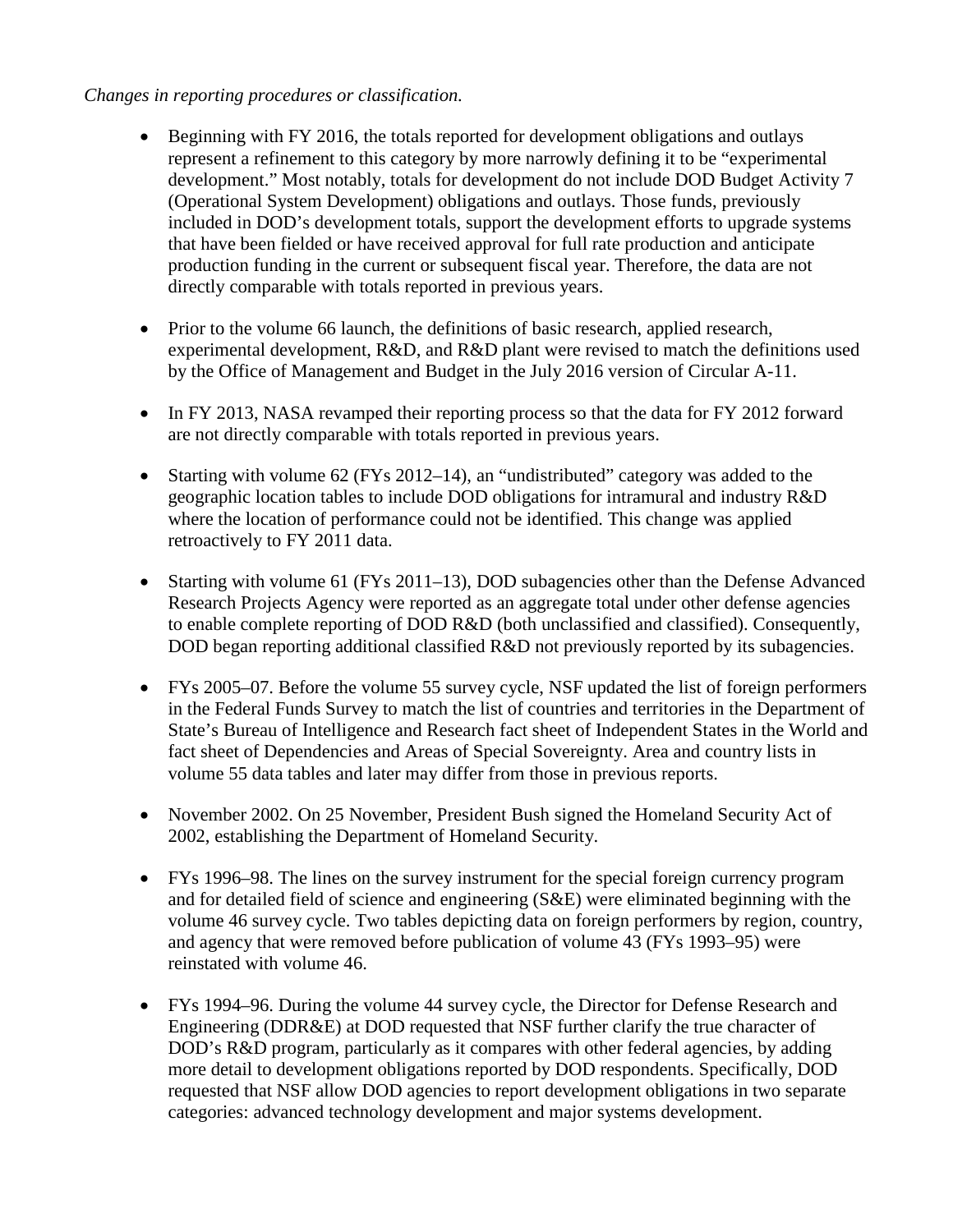An excerpt from a letter written by Robert V. Tuohy, Chief, Program Analysis and Integration at DDR&E, to John E. Jankowski, Program Director, Research and Development Statistics Program, Division of Science Resources Statistics, NSF, explains the reasoning behind the DDR&E request:

The DOD's R&D program is divided into two major pieces, Science and Technology (S&T) and Major Systems Development. The other federal agencies' entire R&D programs are equivalent in nature to DOD's S&T program, with the exception of the Department of Energy and possibly NASA. Comparing those other agency programs to DOD's program, including the development of weapons systems such as F-22 Fighter and the New Attack Submarine, is misleading.

• FYs 1990–92. Since volume 40, DOD has reported research obligations and development obligations separately. Tables reporting obligations for research, by state and performer, and obligations for development, by state and performer, were specifically created for DOD. Circumstances specific to DOD are (1) DOD funds the preponderance of federal development and (2) DOD development funded at institutions of higher education is typically performed at university-affiliated nonacademic laboratories, which are separate from universities' academic departments, where university research is typically performed.

#### *Changes in reporting.*

- FY 2016. The Administrative Office of the U.S. Courts began reporting in FY 2016.
- FY 2015. The Administration for Community Living (ACL) began reporting in FY 2015, replacing the Administration on Aging, which was transferred to ACL when ACL was established on 18 April 2012. Several programs that serve older adults and people with disabilities were transferred from other agencies to ACL, including a number of programs from the Department of Education due to the 2014 Workforce Innovation and Opportunities Act.
- FY 2015. Two Department of the Interior agencies, the Bureau of Land Management and the U.S. Fish and Wildlife Service, which did not report data between FY 1999 and FY 2014, resumed reporting.
- FY 2014. In January 2014, all Research and Innovative Technology Administration programs were transferred into the Office of the Assistant Secretary for Research and Technology in the Office of the Secretary of Transportation.
- FY 2014. The Department of Homeland Security's Domestic Nuclear Detection Office began reporting.
- FY 2014. The Department of State's data were excluded due to their poor quality.
- FY 2013. NASA revamped their reporting process so that the data for FY 2012 forward are not directly comparable with totals reported in previous years.
- FY 2012. NASA began reporting International Space Station obligations as research rather than R&D plant.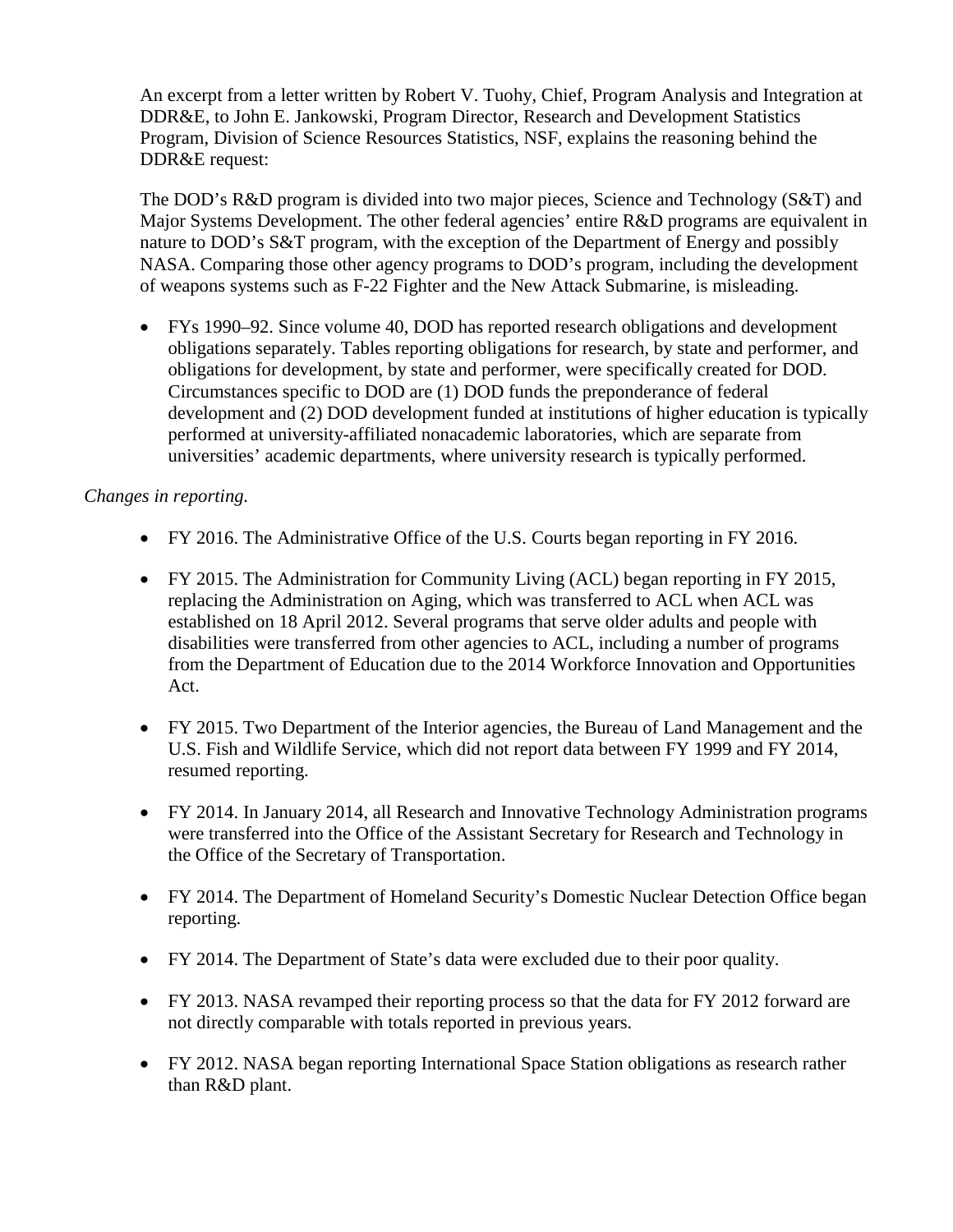- FYs 2011–13. To enable complete reporting of R&D (both unclassified and classified) from DOD, DOD subagencies other than the Defense Advanced Research Projects Agency are reported as an aggregate total under other defense agencies. Consequently, DOD began reporting additional classified R&D not previously reported by its subagencies.
- FY 2011. The Department of Agriculture's Economic Research Service revised its data for FY 2009.
- FY 2010. NASA resumed reporting International Space Station obligations as R&D plant.
- FYs 2000–09. Beginning in FY 2000, Air Force (AF) did not report Budget Activity 6.7 Operational Systems Development data because the agency misunderstood the reporting requirements. During the volume 57 data collection cycle (FYs 2007–09), AF edited prioryear data for FYs 2000–07 to include Budget Activity 6.7 Operational Systems Development data. These data revisions were derived from FY 2007 distribution percentages that were then applied backward to revise data for FYs 2000–06.
- FY 2007. NASA's R&D obligations decreased by \$1 billion between FYs 2006 and 2007. Of this amount, \$850 million was accounted for by obligations for operational projects that NASA excluded in FY 2007 but reported in FY 2006. The remainder was from an overall decrease in obligations between FYs 2006 and 2007.
- FY 2006. NASA reclassified funding for the following items as operational costs: Space Operations, the Hubble Space Telescope, the Stratospheric Observatory for Infrared Astronomy, and the James Webb Space Telescope. This funding was previously reported as R&D plant.
- FYs 2004–06. NASA implemented a full-cost budget approach, which includes all of the direct and indirect costs for procurement, personnel, travel, and other infrastructure-related expenses relative to a particular program and project. NASA's data for FY 2004 and later years may not be directly comparable with its data for FY 2003 and earlier years.
- FY 2004. NIH revised its financial database. Beginning with FY 2004, NIH records no longer contain information on the field of S&E. Data for FY 2004 and later years are not directly comparable with data for FY 2003 and earlier years.
- FY 2003. The Substance Abuse and Mental Health Services Administration reclassified some of its funding categories as non-R&D that had been considered R&D in prior years.
- FY 2000. NASA reclassified the Space Station as a physical asset, reclassified Space Station Research as equipment, and transferred funding for the program from R&D to R&D plant. Also in FY 2000, NIH reclassified as research the activities that it had previously classified as development. For more information on the classification changes at NASA and NIH, refer to *Classification Revisions Reduce Reported Federal Development Obligations* (InfoBrief NSF 02-309), February 2002, available at [http://www.nsf.gov/statistics/nsf02309/.](http://www.nsf.gov/statistics/nsf02309/)

## **Definitions**

**Agency and subdivision.** An agency is an organization of the federal government whose principal executive officer reports to the president. The Library of Congress and the Administrative Office of the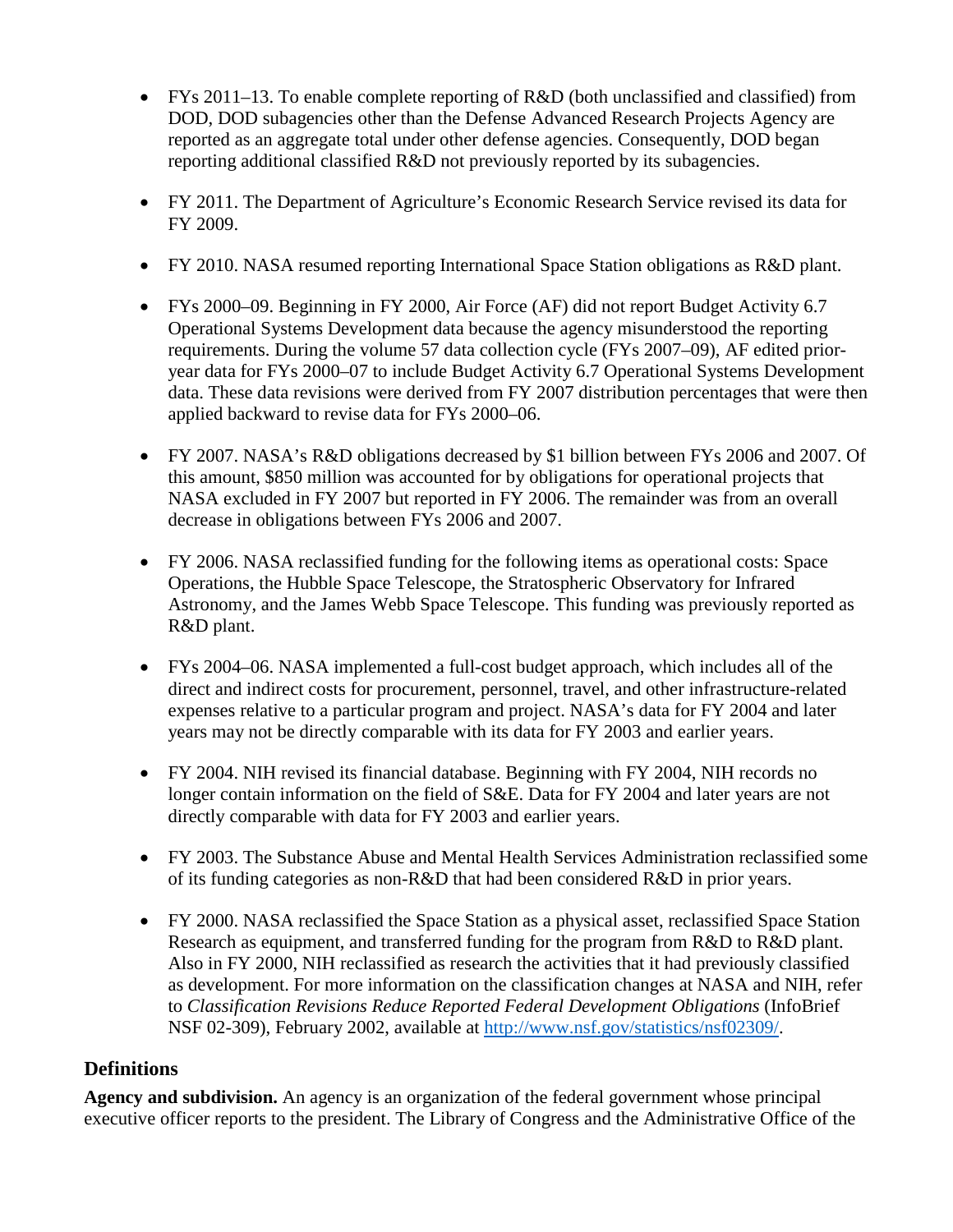U.S. Courts are also included in the survey, even though the chief officer of the Library of Congress reports to Congress and the U.S. Courts are part of the judicial branch. Subdivision refers to any organizational unit of a reporting agency, such as a bureau, division, office, or service.

**Development.** See Research, development, and R&D plant.

**Fields of science and engineering.** The Federal Funds Survey uses eight broad field categories, each comprising a number of detailed fields. A discipline under one detailed field may be classified under another detailed field when the major emphasis is elsewhere. Research in biochemistry, for example, might be reported as biological, agricultural, or medical, depending on the focus of the project. No double counting is intended or allowed. The fields are as follows:

- *Computer sciences and mathematics* employs logical reasoning with the aid of symbols and is concerned with the development of methods of operation using such symbols or with the application of such methods to automated information systems. Detailed fields: computer sciences, mathematics, and other computer sciences and mathematics.
- *Engineering* is concerned with developing engineering principles or making specific principles usable in engineering practice. Detailed fields: aeronautical, astronautical, chemical, civil, electrical, mechanical, metallurgy and materials engineering, and other engineering.
- *Environmental sciences* (terrestrial and extraterrestrial) is, with the exception of oceanography, concerned with the gross nonbiological properties of the areas of the solar system that directly or indirectly affect human survival and welfare. Obligations for studies pertaining to life in the sea or other bodies of water are reported as support of oceanography, not biology. Detailed fields: atmospheric sciences, geological sciences, oceanography, and other environmental sciences.
- *Life sciences* is concerned with the scientific study of living organisms and their systems. Detailed fields: agricultural sciences, biological sciences (excluding environmental biology), environmental biology, medical sciences, and other life sciences.
- *Physical sciences* is concerned with understanding of the material universe and its phenomena. Detailed fields: astronomy, chemistry, physics, and other physical sciences.
- *Psychology* deals with behavior, mental processes, and individual and group characteristics and abilities. Detailed fields: biological aspects, social aspects, and other psychological sciences.
- *Social sciences* is concerned with an understanding of the behavior of social institutions and groups and of individuals as members of a group. Detailed fields: anthropology, economics, political science, sociology, and other social sciences.
- *Other sciences not elsewhere classified (nec)* is used for multidisciplinary or interdisciplinary projects that cannot be classified within one of the broad fields of science already listed.

**Federal obligations for research performed at universities and colleges, by detailed field of science.** Seven agencies respond to this part of the survey: the Departments of Agriculture, Defense, Energy, Health and Human Services, and Homeland Security; NASA; and NSF.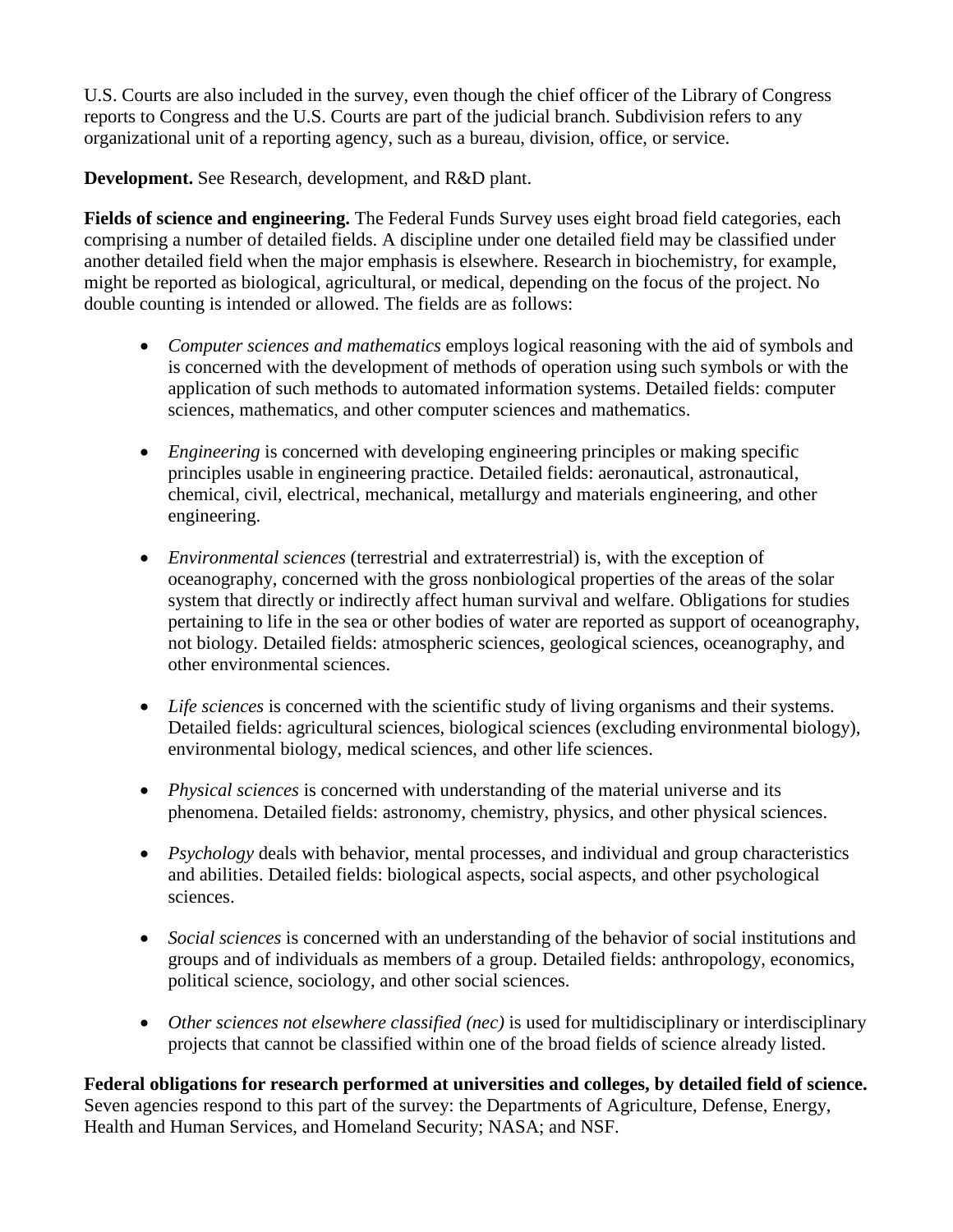**Geographic distribution of R&D obligations.** The 11 largest R&D funding agencies respond to this portion of the survey: the Departments of Agriculture, Commerce, Defense, Energy, Health and Human Services, Homeland Security, the Interior, and Transportation; the Environmental Protection Agency; NASA; and NSF. They are asked to provide the principal location (state or outlying area) of the work performed by the primary contractor, grantee, or intramural organization, assign the obligations to the location of the headquarters of the U.S. primary contractor, grantee, or intramural organization, or list the funds as undistributed.

**Obligations and outlays.** Obligations represent the amounts for orders placed, contracts awarded, services received, and similar transactions during a given period, regardless of when funds were appropriated and when future payment of money is required. Outlays represent the amounts for checks issued and cash payments made during a given period, regardless of when funds were appropriated.

**Performer.** An intramural group or organization carrying out an operational function or an extramural organization or a person receiving support or providing services under a contract or grant.

• *Intramural performers* are the agencies of the federal government. The work of these agencies is carried out directly by agency personnel. Obligations reported under this category are for activities performed or to be performed by the reporting agency itself or are for funds that the agency transfers to another federal agency for performance of work, as long as the ultimate performer is that agency or any federal agency. If the ultimate performer is not a federal agency, funds transferred are reported by the transferring agency under the appropriate extramural performer category (businesses, universities and colleges, other nonprofit institutions, FFRDCs, nonfederal government, and foreign).

Intramural activities cover not only actual intramural R&D performance but also the costs associated with administration of intramural R&D programs and extramural R&D procurements by federal personnel. Intramural activities also include the costs of supplies and off-the-shelf equipment (equipment that has gone beyond the development or prototype stage) procured for use in intramural R&D. For example, an operational launch vehicle purchased from an extramural source by NASA and used for intramural performance of R&D is reported as a part of the cost of intramural R&D.

• *Extramural performers* are organizations outside the federal sector that perform R&D with federal funds under contract, grant, or cooperative agreement. Only costs associated with actual R&D performance are reported. Types of extramural performers:

*Businesses or industrial firms*—organizations that may legally distribute net earnings to individuals or to other organizations.

*Universities and colleges*—Institutions of higher education in the United States that engage primarily in providing resident or accredited instruction for a not less than a 2-year program above the secondary school level that is acceptable for full credit toward a bachelor's degree or that provide not less than a 1-year program of training above the secondary school level that prepares students for gainful employment in a recognized occupation. Included are colleges of liberal arts; schools of arts and sciences; professional schools, as in engineering and medicine, including affiliated hospitals and associated research institutes; and agricultural experiment stations. Other examples of universities and colleges include community colleges, 4-year colleges, universities, and freestanding professional schools (medical schools, law schools, etc.).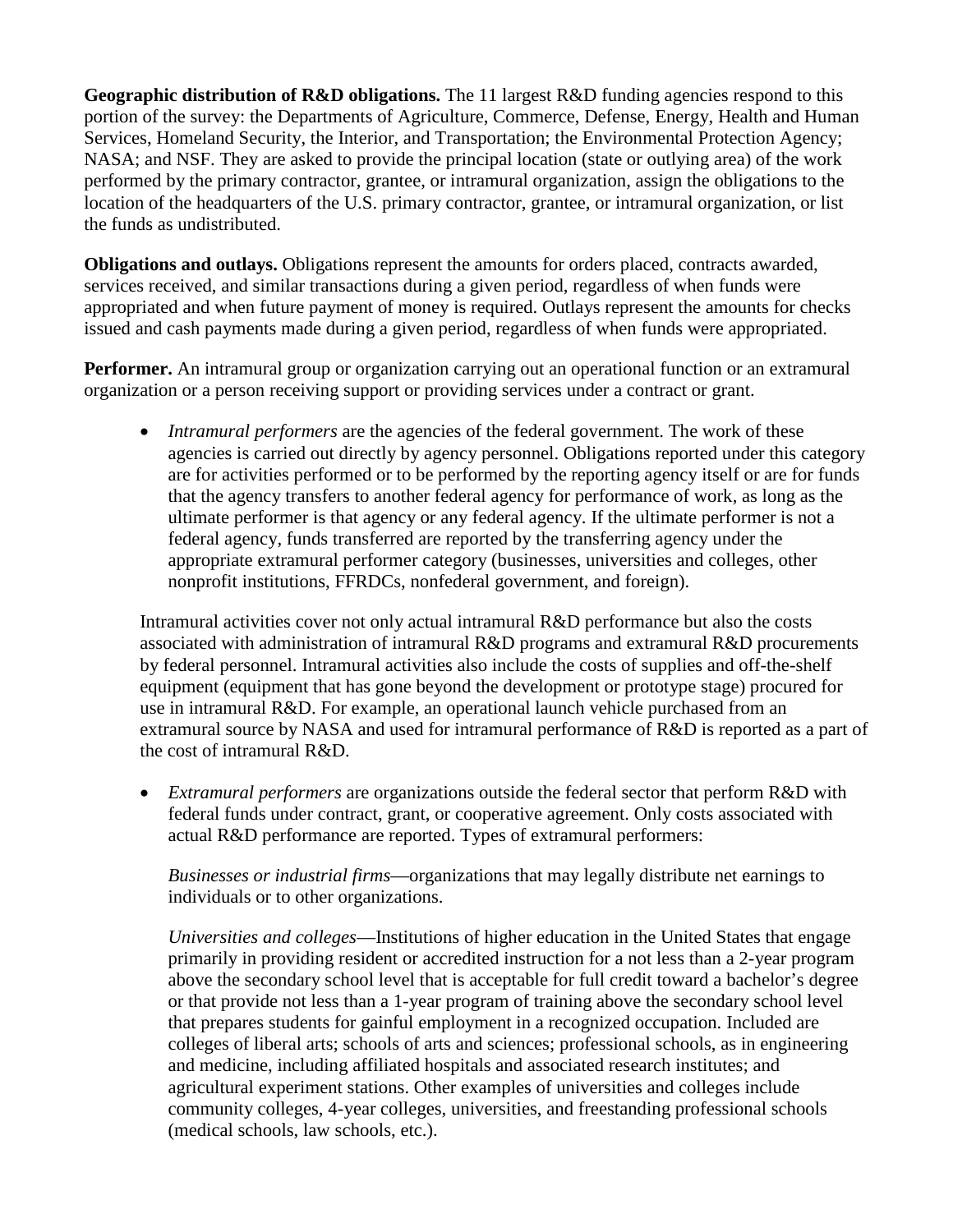*Other nonprofit institutions*—Private organizations other than educational institutions whose net earnings do not benefit either private stockholders or individuals and other private organizations organized for the exclusive purpose of turning over their entire net earnings to such nonprofit organizations. Examples of nonprofit institutions include foundations, trade associations, charities, and research organizations.

*Federally funded research and development centers (FFRDCs)*—R&D-performing organizations that are exclusively or substantially financed by the federal government and are supported by the federal government either to meet a particular R&D objective or in some instances to provide major facilities at universities for research and associated training purposes. Each center is administered by an industrial firm, a university, or another nonprofit institution (see <http://www.nsf.gov/statistics/ffrdclist/> for the Master List of FFRDCs maintained by NSF).

*State and local governments*—State and local government agencies, excluding state or local universities and colleges, agricultural experiment stations, medical schools, and affiliated hospitals. (Federal R&D funds obligated directly to such state and local institutions are excluded in this category. However, they are included under the universities and colleges category in this report.) R&D activities under the state and local governments category are performed either by the state or local agencies themselves or by other organizations under grants or contracts from such agencies. Regardless of the ultimate performer, federal R&D funds directed to state and local governments are reported only under this sector.

*Foreign performers*—Foreign citizens, foreign organizations, or foreign governments, as well as international organizations (such as the North Atlantic Treaty Organization; the United Nations Educational, Scientific, and Cultural Organization; and the World Health Organization), performing R&D work abroad financed by the federal government. Excluded from the survey are U.S. agencies, organizations, or citizens performing R&D abroad for the federal government. An exception in the past was made in the case of U.S. citizens performing R&D abroad under special foreign-currency funds; these activities were included under the foreign performers category but have not been collected since the mid-1990s.

*Private individuals*—When an R&D grant or contract is awarded directly to a private individual, obligations incurred are placed under the category industrial firms.

**Research, development, and R&D plant.** Amounts for R&D and R&D plant include all direct, incidental, or related costs resulting from, or necessary to, performance of R&D and costs of R&D plant as defined below, regardless of whether R&D is performed by a federal agency (intramurally) or by private individuals and organizations under grant or contract (extramurally). R&D excludes routine product testing, quality control, mapping and surveys, collection of general-purpose statistics, experimental production, and the training of scientific personnel.

• *Research* is defined as systematic study directed toward fuller scientific knowledge or understanding of the subject studied. Research is classified as either basic or applied, according to the objectives of the sponsoring agency.

*Basic research* is defined as experimental or theoretical work undertaken primarily to acquire new knowledge of the underlying foundations of phenomena and observable facts. Basic research may include activities with broad or general applications in mind, such as the study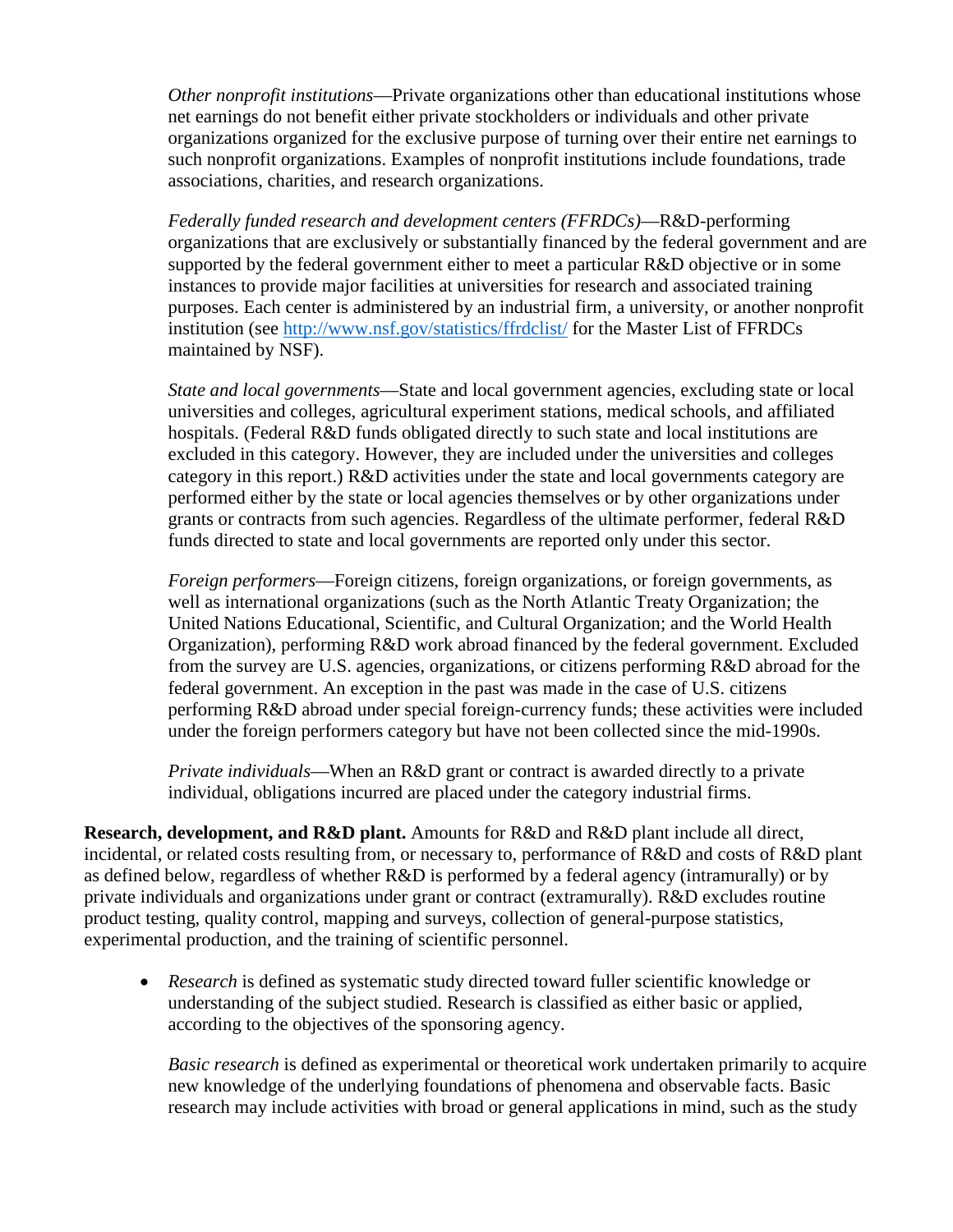of how plant genomes change, but should exclude research directed toward a specific application or requirement, such as the optimization of the genome of a specific crop species.

*Applied research* is defined as original investigation undertaken in order to acquire new knowledge. Applied research is, however, directed primarily toward a specific practical aim or objective.

• *Development*, also known as experimental development, is defined as creative and systematic work, drawing on knowledge gained from research and practical experience, which is directed at producing new products or processes or improving existing products or processes. Like research, experimental development will result in gaining additional knowledge.

For reporting experimental development activities, the following are included:

- o The production of materials, devices, and systems or methods, including the design, construction, and testing of experimental prototypes.
- o Technology demonstrations, in cases where a system or component is being demonstrated at scale for the first time and it is realistic to expect additional refinements to the design (feedback R&D) following the demonstration. However, not all activities that are identified as "technology demonstrations" are R&D.

However, experimental development excludes

- o User demonstrations where the cost and benefits of a system are being validated for a specific use case. This includes low-rate initial production activities.
- o Pre-production development, which is defined as non-experimental work on a product or system before it goes into full production, including activities such as tooling and development of production facilities.

To better differentiate between the part of the federal R&D budget that supports science and key enabling technologies (including technologies for military and nondefense applications) and the part that primarily supports testing and evaluation (mostly of defense-related systems), NSF collects development dollars from DOD in two categories: advanced technology development and major systems development.

DOD uses research, development, test, and evaluation (RDT&E) Budget Activities 1–7 to classify data into the survey categories. Within DOD's research categories, basic research is classified as Budget Activity 1, and applied research is classified as Budget Activity 2. Within DOD's development categories, advanced technology development is classified as Budget Activity 3. Starting in volume 66, major systems development is classified as Budget Activities 4–6 instead of Budget Activities 4–7 and includes component developmental prototypes and demonstration and development of management support. In volume 66, Budget Activity 7, operational systems development, was collected separately. NOTE: As a historical artifact from previous DOD budget authority terminology, funds for Budget Activity categories 1 through 7 are sometimes referred to as 6.1 through 6.7 monies.